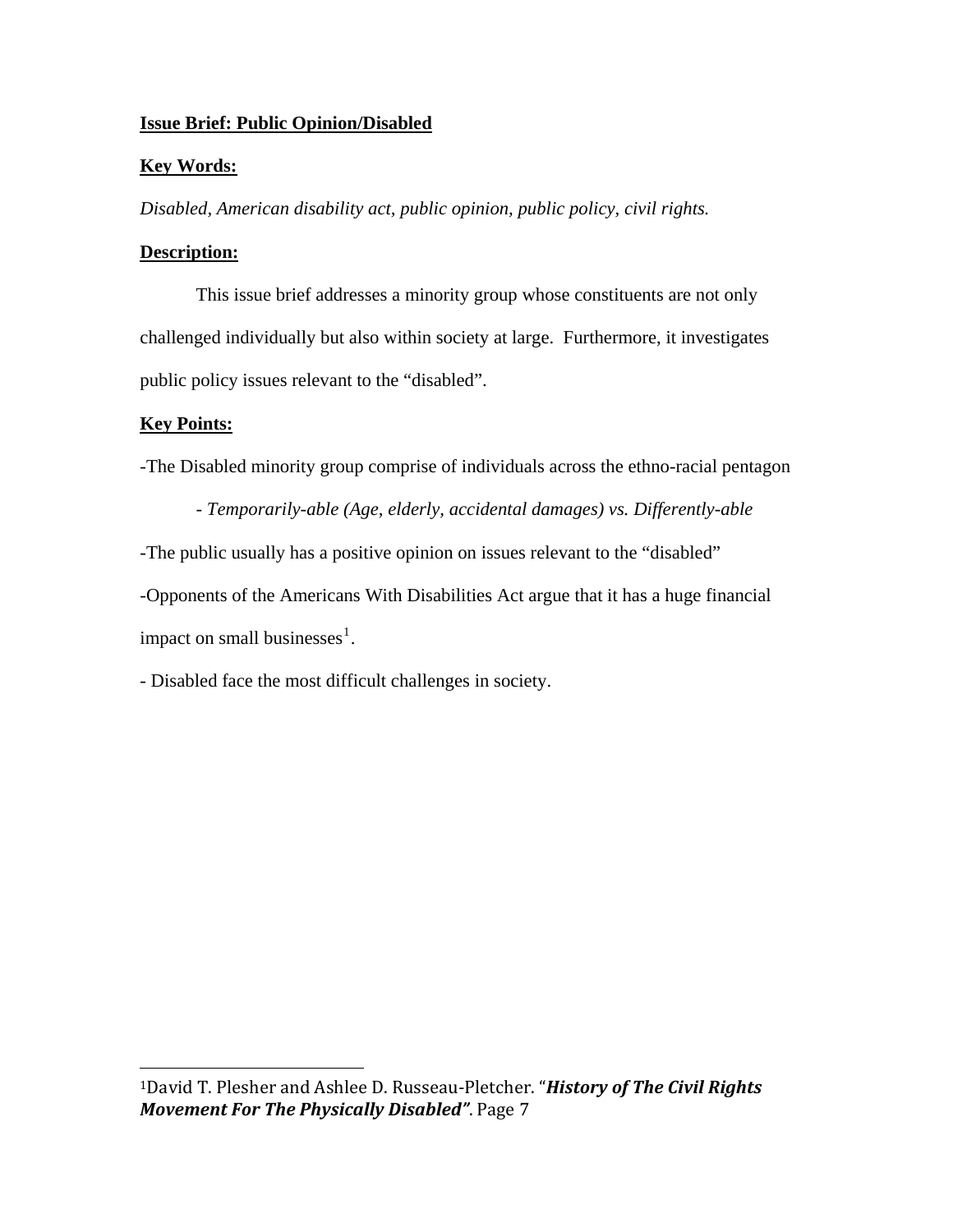#### **Images:**



Figure 2.<br>Disability Prevalence and the Need for Assistance by Age: 2005 Any disability (Percent) Nily ursability<br>Severe disability<br>Needs assistance  $\Lambda$ Under 1  $15 to 2$  $25<sub>to</sub>$ 45 to 55 to 64  $5.7$  $37.4$ 65 to 69 7.6  $743.8$ 70 to 7 27.6  $9.4$ 75 to 79 37.8  $|16.$ 71.0 80 and ove 56.2 29.2 assistance with activities of daily living was not asked of children

Wheelchair $<sup>2</sup>$  $<sup>2</sup>$  $<sup>2</sup>$ </sup>

<span id="page-1-2"></span>





Employment Status by Disability Status for Individuals 21 to 6[4](#page-1-2) years: 2005<sup>4</sup>

<span id="page-1-1"></span><span id="page-1-0"></span>2 [http://americanhistory.si.edu/disabilityrights/exhibit\\_heykids2.htm](http://www.census.gov/hhes/www/disability/sipp/disable05.html)l

<sup>3</sup> http://www.census.gov/hhes/www/disability/sipp/disable05.html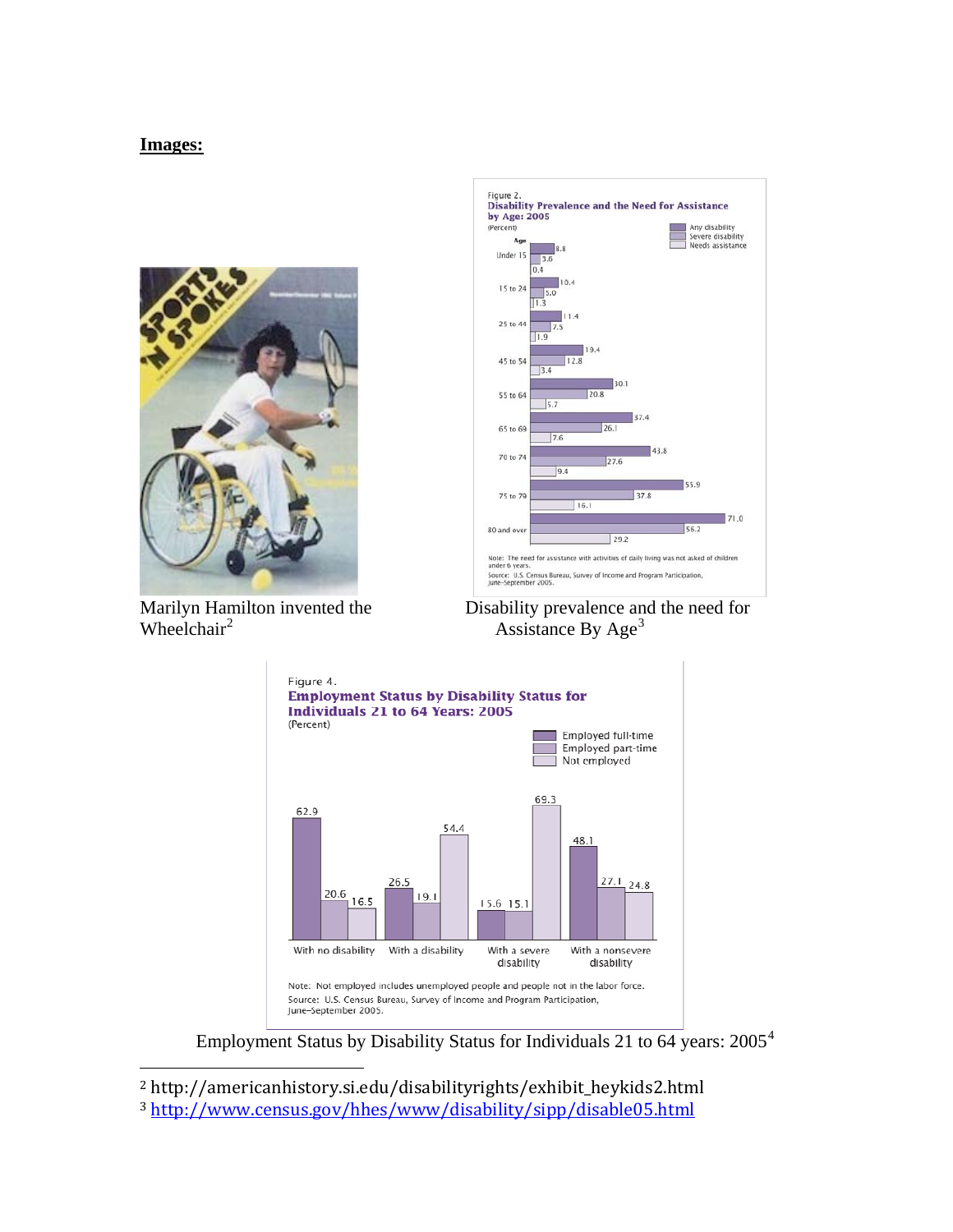#### **Issue Brief:**

 The civil rights movements of the 1960s led by African Americans paved the way for other minorities to challenge the status quo on issues related to their communities.<sup>[5](#page-2-0)</sup> One such group, the "disabled" led decades long of struggles in order to attain a certain form of equal treatment within American society. Finally, in 1990, president Georges Bush signed the American Disability Act into law. The measure intended to address issues such as equal employment opportunities, access to transportation, education etc. However, the "disabled" still face major challenges especially in today's economy.

Disability encompasses first and foremost a problem within its own conception. For instance, the ADA defines disability as an impairment that can have an impact on an individual's life in general<sup>[6](#page-2-1)</sup>. However, this broad definition makes it very tricky to identify "disability". On one hand it can be temporary i.e. its status can change. On the other hand it can be permanent i.e. "differently able"<sup>[7](#page-2-2)</sup>. Consequently, it has been very difficult to effectively apply this law.

The passage of the ADA in 1990 came at a time when public opinion on people with disability had positively increased. This in part was the result of a gradual exposure to issues related to the disabled. For examples the difficulties that American War veterans faced, the Rehabilitation Act of 1973, the presence of a disabled family member have all

<u> 1989 - Johann Stoff, deutscher Stoffen und der Stoffen und der Stoffen und der Stoffen und der Stoffen und de</u>

<span id="page-2-2"></span><span id="page-2-1"></span>6 The full definition by the ADA is as follow: "With Respect to an individual, the term disability means: (A) a physical or mental impairement that substantially limits one or more of the major life activities of such an individual; (B) A record of such an impairment; or (C) being regarded as having such an impairment. (http://www.ada.gov/archive/adastat91.htm#Anchor-Sec-47857) <sup>7</sup> The concept of differently abled vs. temporarily abled.

<sup>4</sup> http://www.census.gov/hhes/www/disability/sipp/disab05/ds05rf4.pdf

<span id="page-2-0"></span><sup>5</sup> David T. Pletcher and Ashlee D. Russeau‐Pletcher. "*History of The Civil Rights Movement For The Physically Disabled".* Page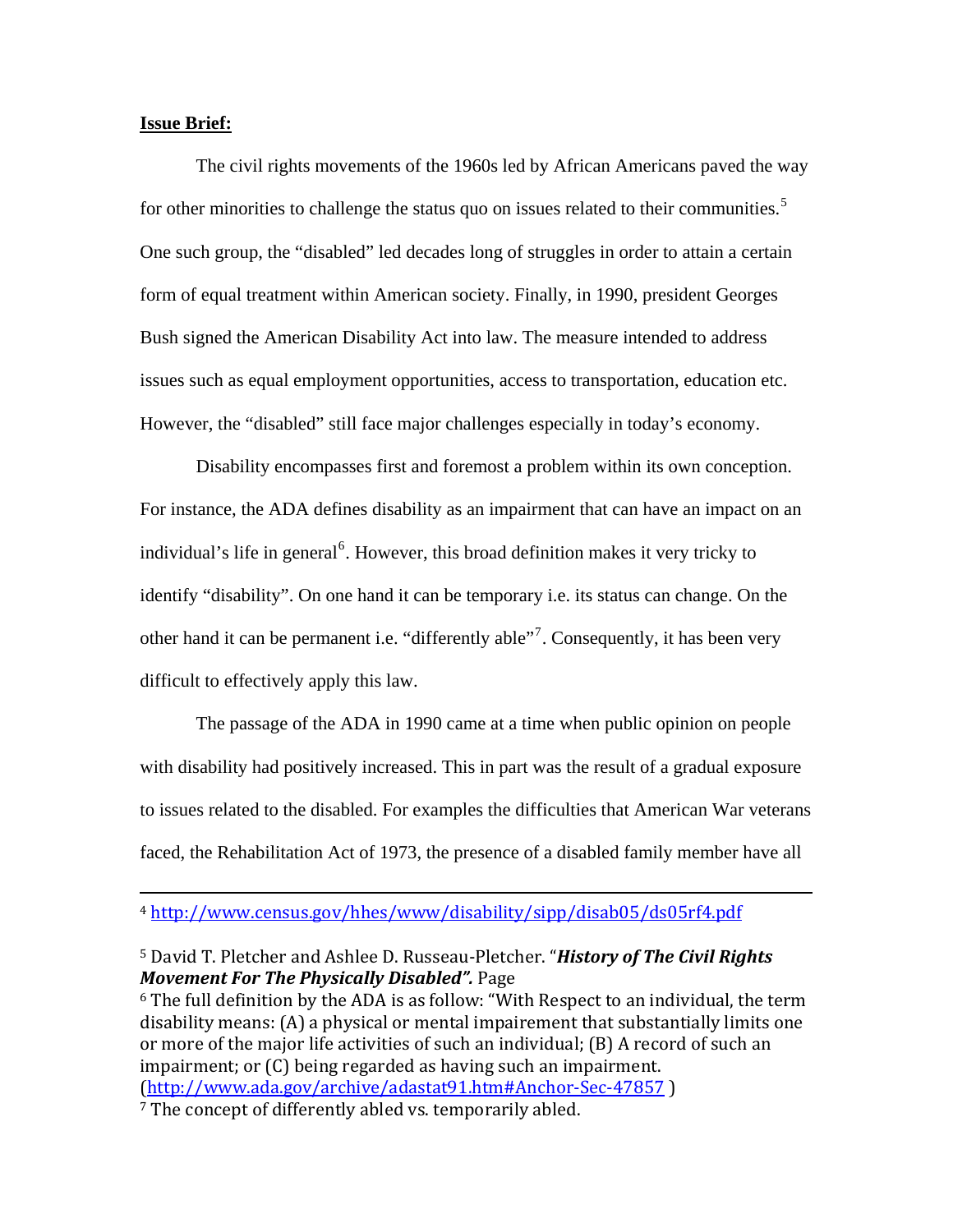played a role.<sup>[8](#page-3-0)</sup> On the other hand, the law did not pass without major challenges. For instance, business owners often argued that not only the disabled represented a very small margin of the general population, but also that it could be very costly for businesses to adjust to this new law. Furthermore, these arguments became the center of debate between legislators often backed by lobbyists.<sup>[9](#page-3-1)</sup> As a result the ADA bill entered in 1988 did not pass until  $1990^{10}$  $1990^{10}$  $1990^{10}$ .

Some statistical analysis gives an insight on the disabled and their living condition as related to the rest of society. A 2000 survey of Americans with disabilities found a large improvement of the quality of life of this minority especially in education $11$ . However, there still remains a huge gap between disabled and not-disabled in all the major issues such as employment, education, access to transport etc. For instance, only 32% of individuals with disabilities at the age between 18 and 64 are employed (*See Figure* 3). In contrast, people without disabilities occupy 81% of the work force.<sup>[12](#page-3-4)</sup> One

<span id="page-3-0"></span>See David T. Pletcher and Ashlee D. Russeau‐Pletcher. "*History of The Civil Rights* <sup>8</sup> *Movement For The Physically Disabled".* Page 3

<span id="page-3-1"></span>David T. Pletcher and Ashlee D. Russeau‐Pletcher. "*History of The Civil Rights* <sup>9</sup> *Movement For The Physically Disabled".* Page 4

<span id="page-3-2"></span><sup>10</sup> David T. Plesher and Ashlee D. Russeau‐Pletcher*. "History of The Civil Rights Movement For The Physically Disabled".* Page

<span id="page-3-3"></span><sup>11</sup> The survey found that 77% of disabled graduated from high school in 2000 compared to 61% in 1986 – See

http://www.nod.org/research\_publications/nod\_harris\_survey/2000\_survey\_of\_am ericans with disabilities/

<span id="page-3-4"></span><sup>12</sup>http://www.nod.org/research\_publications/nod\_harris\_survey/2000\_survey\_of\_a mericans with disabilities/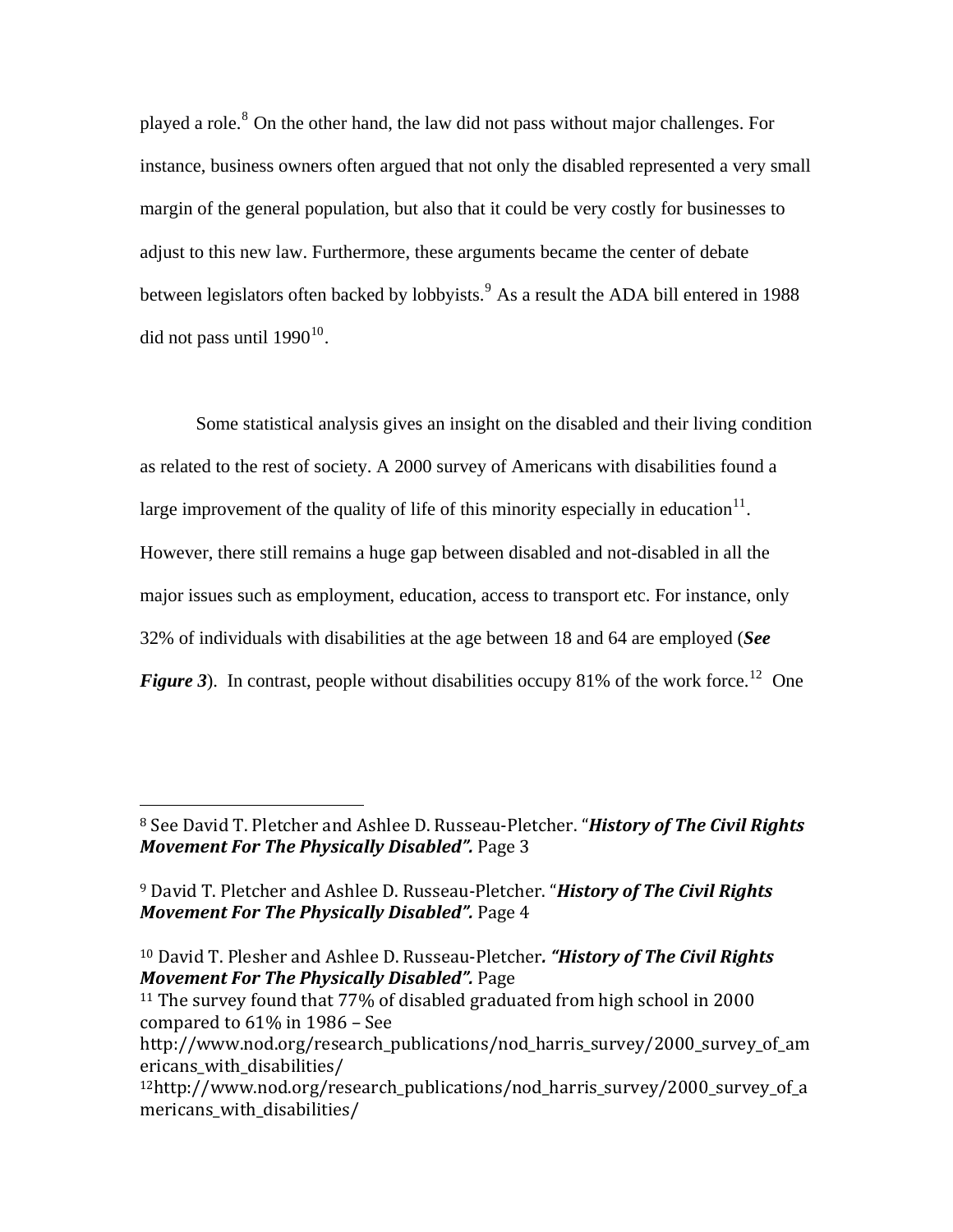interesting statistic concerns the rise in disability claims from 29% to 49% [13](#page-4-0). This increase can only trigger questions and has been used by opponents of ADA to insist that the process of identifying "disability" adds another burden to companies. In fact studies have shown that employment of the disabled in the ages between 21-39 has declined since the implementation of the law in part due to the rise in charges of "wrongful terminations" and high "costs of accommodations".<sup>[14](#page-4-1)</sup>

Contrasting the 2000 survey, a new 2010 survey shows that only 21% of disabled are employed vs. 59% of non-disabled<sup>[15](#page-4-2)</sup>. This is a significant and reflective statistic to the current state of the US economy. In the case of the disabled, we observe an 11% drop of employment rate within a 10 years period. Furthermore, in an age of technology, only 54% of adults with disabilities have access to the Internet<sup>[16](#page-4-3)</sup>. This statistic alone could explain the high unemployment rate among this minority in a society where technology is a major requirement for job seekers. Where the ADA's goal is to empower the disabled through charges against companies violating the rules and regulations, an interesting finding shows that these charges are at the smallest with individuals over 40 years of

<span id="page-4-0"></span>13http://www.nod.org/research\_publications/nod\_harris\_survey/2000\_survey\_of\_a mericans with disabilities/http://www.nod.org/research\_publications/nod\_harris\_ survey/2000\_survey\_of\_americans\_with\_disabilities/

<span id="page-4-1"></span>14 This is one of the main argument in the article. Study finds that overall the employment has declined especially in areas where the tendency of law suits has increased ‐ See (Daron Acemoglu and Joshua D. Angrist, 2001. "Consequences of Employment Protection? The Case of Americans with Disabilities Act." *Journal of Political Economy 2001*, vol. 109, no.5. Page 917)

<span id="page-4-3"></span><span id="page-4-2"></span>15http://www.2010disabilitysurveys.org/indexold.html 16 http://www.2010disabilitysurveys.org/indexold.html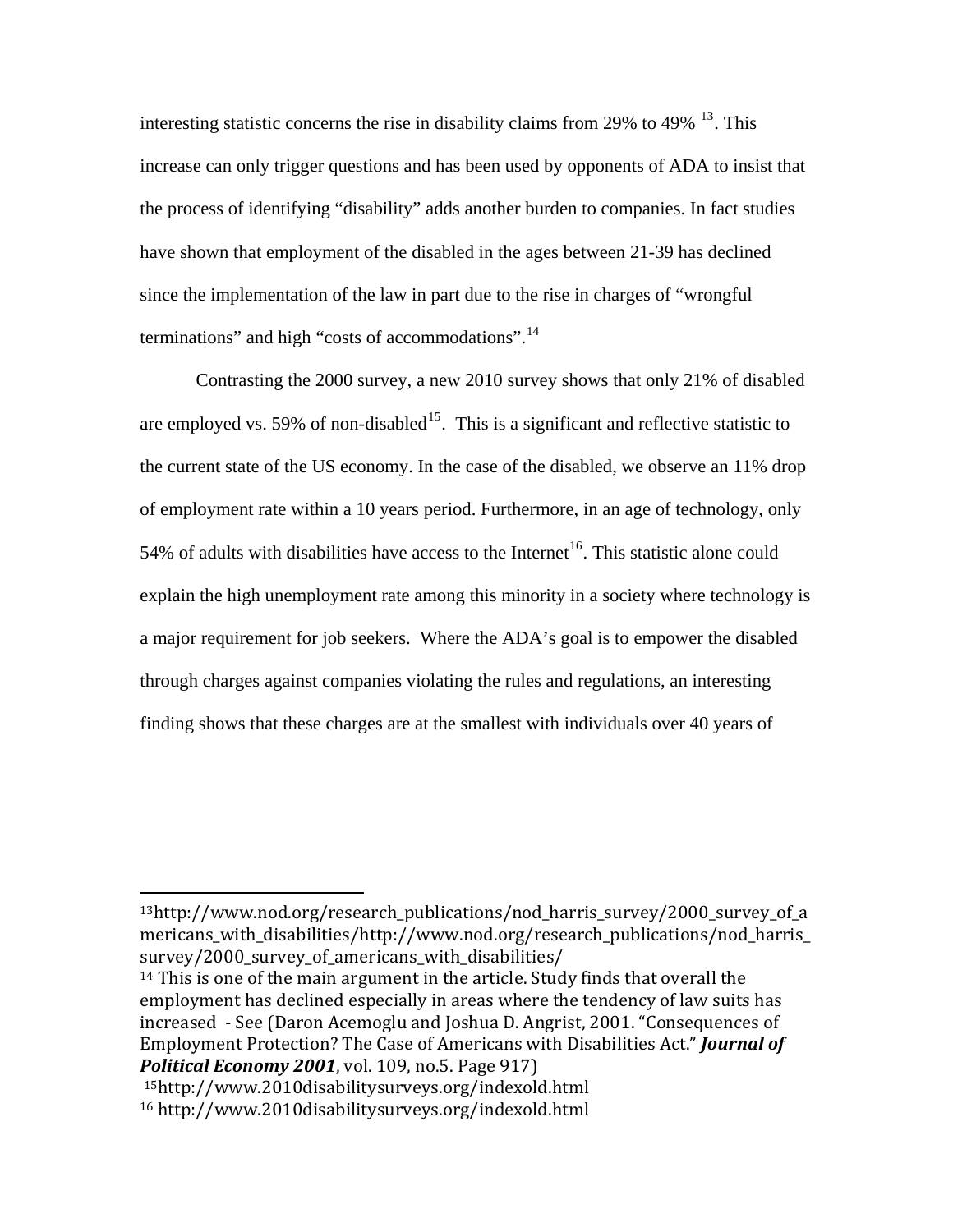age.<sup>[17](#page-5-0)</sup> The study suggests that this is due to the fact that those workers were already protected by other civil rights measures such as Age Discrimination in Employment.

Statistics have shown that the American with Disability Act has helped improve the living conditions of the disabled. Furthermore, public opinion and approval of the ADA has positively increased overtime <sup>[18](#page-5-1)</sup>. However, opponents of the ADA have argued that the rules and regulations are too broad and therefore favor "employer-defendants" in court cases.[19](#page-5-2) Furthermore, contrary to their general claim that the ADA affects small businesses, studies have shown that it has no effect because the regulations generally target mid to large sized companies.<sup>[20](#page-5-3)</sup> In a staggering economy, this diverse minority faces huge challenges individually and within society. It will therefore be interesting to see how the public policy discourse will take shape with a new amendment of the ADA due to take effect in 2012.

<span id="page-5-3"></span><span id="page-5-2"></span> $19$  Big Talk, Broken Promises: How title I of The Americans With Disabilities Act Failed Disabled Workers. Hofstra Law Review Vol.34 1267 20 See Daraon Acemoglu et al, Also **Title I** of the ADA exempt businesses of 15 or less employees. Although there is a conflicting account on the extent to which this exemption contrast to Title III it is still a significant indicator

<span id="page-5-0"></span><sup>17</sup> Daron Acemoglu and Joshua D. Angrist, 2001. "Consequences of Employment Protection? The Case of Americans with Disabilities Act." *Journal of Political Economy 2001*, vol. 109, no.5. page 948 8West, Janes. *"Implementing the American with Disabilities Act".* Milbank <sup>1</sup>

<span id="page-5-1"></span>Memorial Fund, Wiley‐Blackwell, 1996 page 8